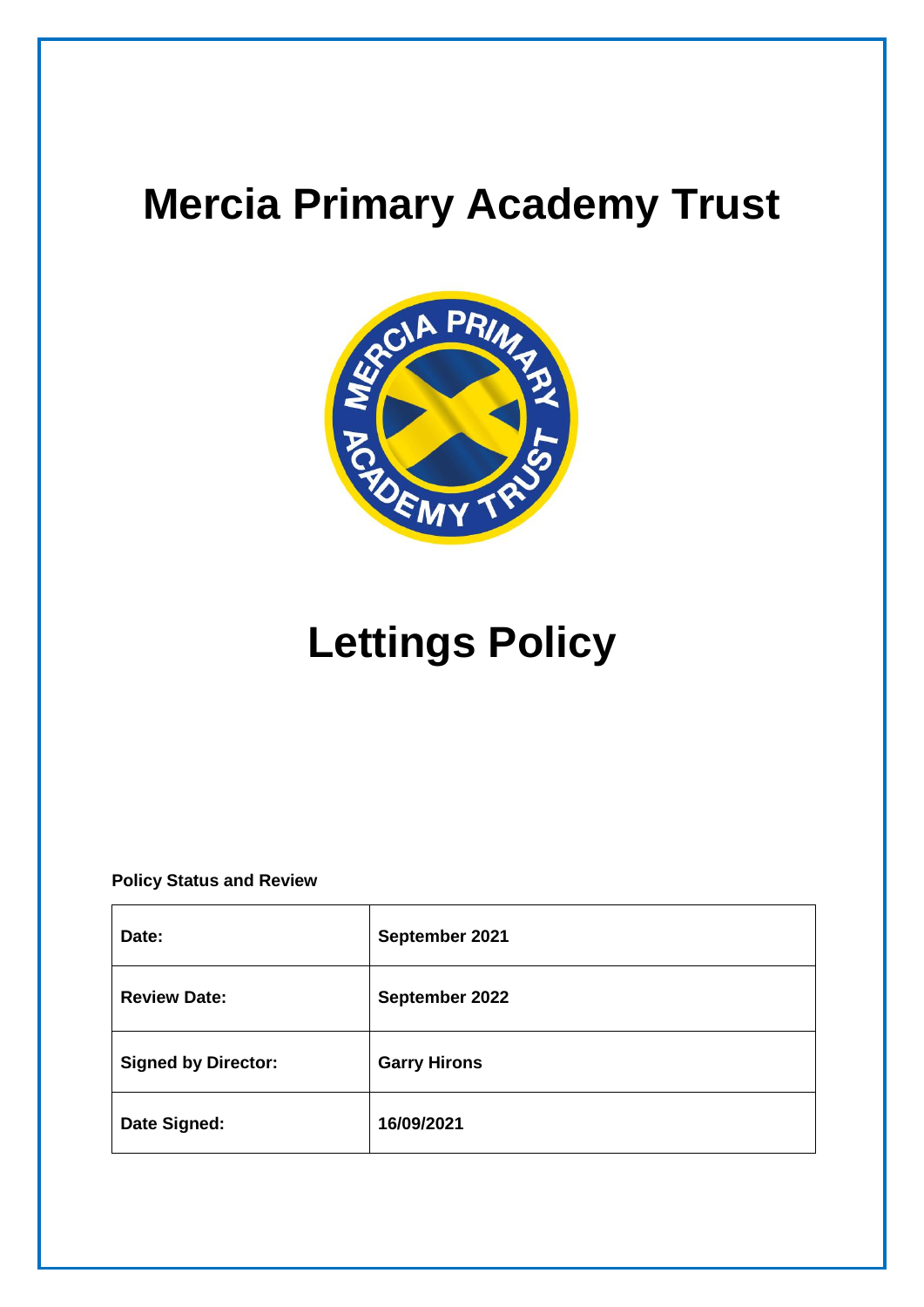# **Principles**

The Governing Body regards the school buildings and grounds as a community asset and will make every reasonable effort to enable them to be used as much as possible. However, the overriding aim of the Governing Body is to support the school in providing the best possible education for its students, and any lettings of the premises to outside organisations will be considered with this in mind.

The school's delegated budget (which is provided for the education of its students) cannot be used to subsidise any lettings by community or commercial organisations. A charge will be levied to meet the additional costs incurred by the school in respect of any lettings of the premises. As a minimum, the *actual* cost to the school of any use of the premises by an outside organisation must be reimbursed to the school's budget.

# **Purposes**

- To provide clear guidance on lettings and the hire of school premises and equipment
- To enable community and lifelong learning access to the school site and premises
- To promote the use of school facilities by the wider community
- To safeguard the interests of Staffordshire County Council and Mercia Primary Academy **Trust**
- To ensure that the out of hours use of the school site is not subsidised by the school budget

# **Guidelines**

## **Safeguarding & Child Protection**

The hirer will need to provide a copy of their Child Protection and Safeguarding Policies to ensure that they align with acceptable processes. Details should include who if the DSL, where concerns need to be reported to and ensure that procedures are compliant.

## **Definition of a Letting**

A letting may be defined as *"any use of the school premises (buildings and grounds) by a community group (such as a local music group or football team), an individual or group of individuals, or a commercial organisation (such as the local branch of 'Weight Watchers')".* A letting must not interfere with the primary activity of the school, which is to provide a high standard of education for all its students.

Use of the premises for activities such as staff meetings, parents' meetings, Governing Body meetings and extra-curricular activities of students supervised by school staff, fall within the corporate life of the school. Costs arising from these uses are therefore a legitimate charge against the school's delegated budget.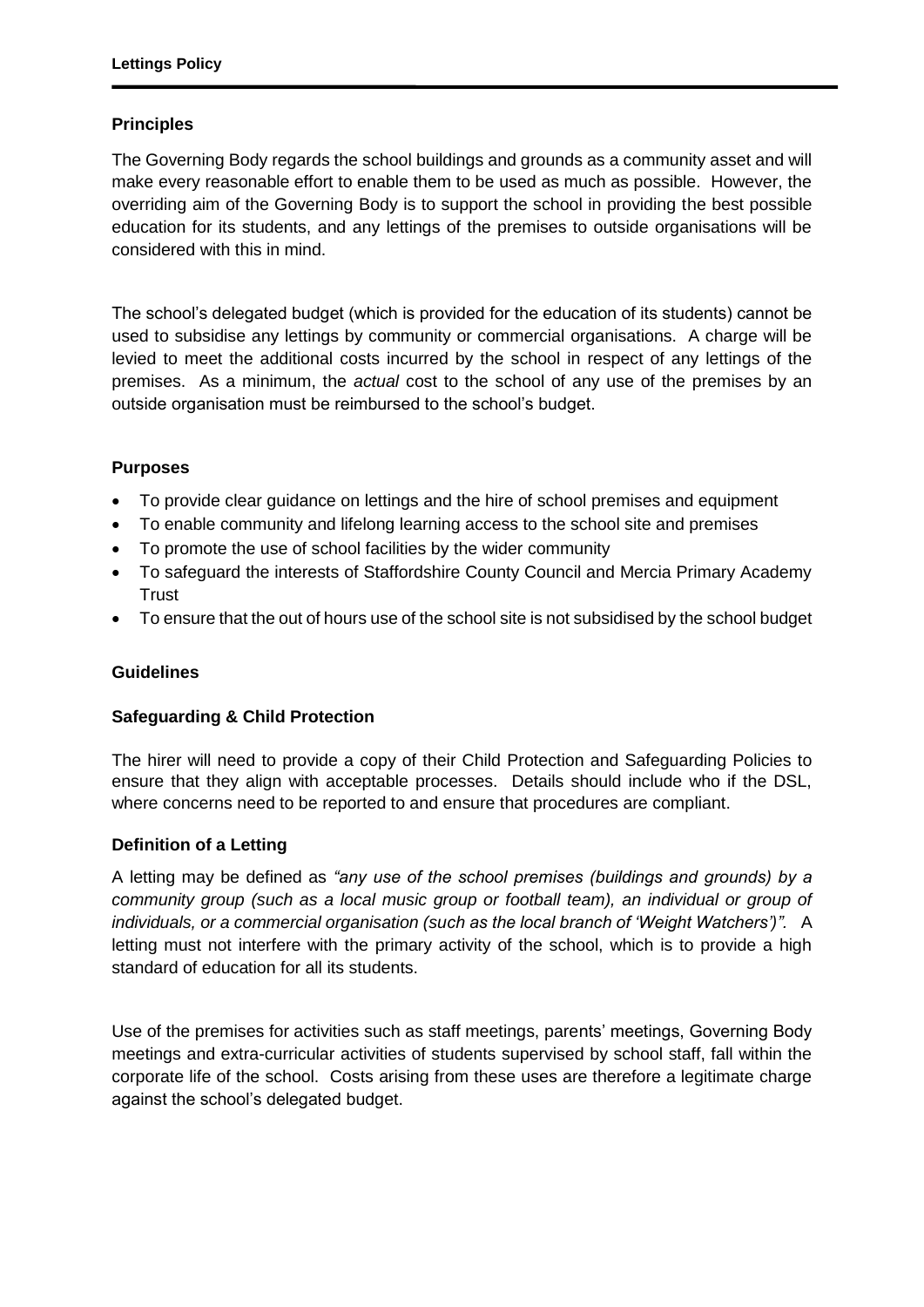# **Charges for a Letting**

The Governing Body is responsible for setting charges for the letting of the school premises. A charge will be levied which covers the following:

- $\triangleright$  Cost of energy (heating and lighting);
- Cost of staffing (additional security, caretaking and cleaning) including "on-costs";
- $\triangleright$  Cost of "wear and tear" on equipment;
- $\triangleright$  Cost of use of school equipment (if applicable);
- $\triangleright$  Use of consumables.

Where there are multiple lettings taking place at the same time, the costs for services and staffing will normally be shared between the organisations involved.

# **The current charge is £10.00 per hour, plus £15.00 letting fee (to cover opening/locking up) as set by Mercia Primary Academy Trust Directors on 27th June 2018.**

## **VAT**

In general, the letting of rooms for non-sporting activities is exempt of VAT, whereas sports lettings are subject to VAT (although there are exemptions under certain circumstances). The Trust is not currently VAT registered

## **Management and Administration of Lettings**

The Headteacher is responsible overall for the management of lettings, in accordance with the Governing Body's policy. The Headteacher may delegate all or part of this responsibility to other members of staff, whilst still retaining overall responsibility for the lettings process.

Community Lettings will take place at the discretion of the Headteacher. If the Headteacher has any concern about whether a particular request for a letting is appropriate or not, she will consult with the Chair of the Finance Committee, who is empowered to determine the issue on behalf of the Governing Body.

## **The Administrative Process**

Organisations seeking to hire the school premises should approach the Office Manager, who will identify their requirements and clarify the facilities available. An *Application for Hire Form* and an *Agreement for the Use of School Premises* (a copy of which is attached to this policy) should be obtained and completed at this stage. Hirers will also be issued with a copy of the terms and conditions. The Governing Body has the right to refuse an application, and **no letting should be regarded as "booked" until approval has been given in writing**. **No public announcement of any activity or function taking place should be made by the organisation concerned until the booking has been formally confirmed.**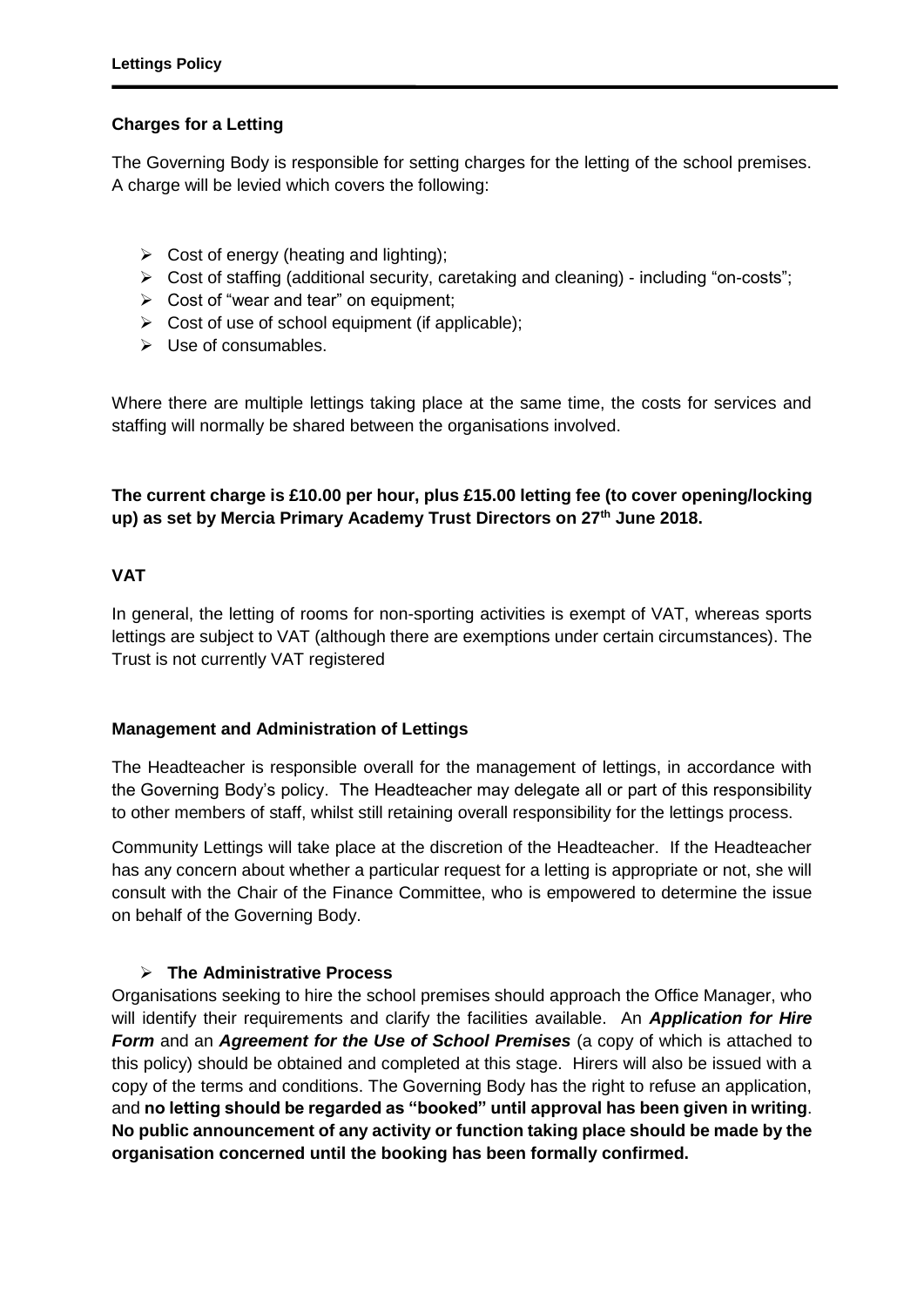Once the completed forms have been received by the school and signed by the Headteacher or School Business Manager, a copy of the *Hiring Booking Form* will be returned to the hirer as confirmation, setting out full details of the letting.

The hirer should be a named individual and the agreement should be in their name, giving their permanent private address. This avoids any slight risk that the letting might be held to be a business tenancy, which would give the hirer security of tenure.

All lettings fees which are received by the school will be paid into the school's delegated budget. Income and expenditure associated with lettings will be regularly monitored to ensure that at least a "break even" situation is being achieved.

## **Public Liability and Accidental Damage Insurance**

The hirer confirms that adequate and appropriate insurance cover is in place for the activity to be carried out.

This information can be made available in a range of formats and languages, including Braille and large print. If this would be useful to you or someone you know, please contact your Directorate HR Unit.

*A signed version of this document is available from the school office.*

## **Version Control**

| <b>Version</b> | <b>Date</b><br><b>Approved</b> | <b>Changes</b>       | <b>Reasons for</b><br><b>Alterations</b>       |
|----------------|--------------------------------|----------------------|------------------------------------------------|
| 1              | 02.12.2015                     | <b>Annual Review</b> | None                                           |
| 2              | 07.12.2016                     | <b>Annual Review</b> | None                                           |
| 3              | 27.06.2018                     | <b>Annual Review</b> | Increase of letting fee<br>from $£10$ to $£15$ |
| $\overline{4}$ | 10.10.2020                     | <b>Annual Review</b> | None                                           |